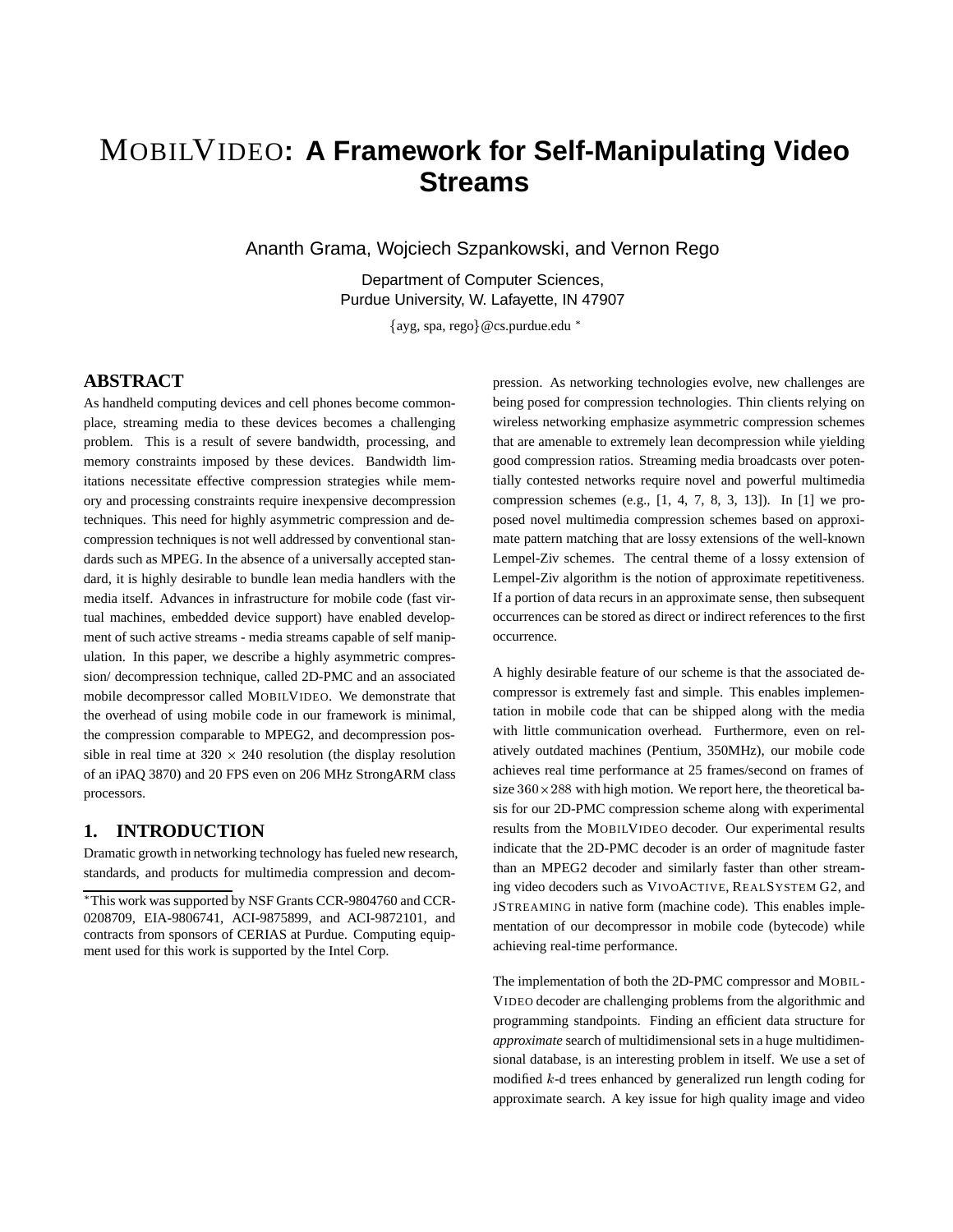compression is the design of an adaptive distortion measure that automatically adjusts its maximum distortion to produce perceptually high quality results. These findings were partially reported in [1]. For the MOBILVIDEO decoder, we have developed a highly optimized multithreaded implementation that is optimized for small footprint as well as real-time performance.

#### **2. THEORETICAL UNDERPINNINGS**

We review and extend here some theoretical results of [1]. Consider a source sequence  $(X_k)$  taking values from a finite alphabet A (e.g.,  $|\mathcal{A}| = 256$ ), where  $\mathbf{k} = (k_1, k_2, \dots, k_d)$  is a d-dimensional index. That is,  $X_k : \mathcal{S} \to \mathcal{A}$  where S is a two-dimensional area (e.g., for images S is an  $N \times N$  square of pixels). To simplify the presentation, we write  $X_m^n$  to denote contiguous block of  $n-m+1$ elements (e.g.,  $X_m^n = X_{k=1, l=1}^{r,s}$  such that  $n - m + 1 = r \times s$ ). We formally should work with *random fields* (e.g., Markov random fields), however, we leave this precise formulation of the problem to an extended version of the paper (the interested reader is refereed to [8] for precise formulation in terms of random fields). Furthermore, we let  $P(x_1^n)$  denote the probability of  $X_1^n = x_1^n$ . We encode the source sequence  $X_1^n$  into a compression code and the decoder produces an estimate  $X_1^n$  of  $X_1^n$ . More precisely, a code  $C_n$  is a mapping  $C_n$ :  $\mathcal{A}^n \to \{0,1\}^*$ , and we write  $C_n(x_1^n)$  for the compression code of  $x_1^n$ , where lower-case letters represent realizations of a stochastic process. Let  $\ell(C_n(x_1^n))$  be the length of a code (in bits) representing  $x_1^n$ . Then, the *bit rate* is defined as  $r(x_1^n) = \ell(C_n(x_1^n))/n$  and the *average* bit rate is defined as

$$
\mathbf{E}[r(X_1^n)] = \mathbf{E}[\ell(C_n(X_1^n))]/n.
$$

In passing we recall that the dimension  $d$  is "buried" under our notation since  $n$  denotes the total volume in a  $d$ -dimensional space; for example, if  $X^n$  would denote a sub-block of a d-dimensional cube, then the above expression would have been  $\mathbf{E}[r(X^n)] =$  $\mathbf{E}[\ell(C_n(X^n))]/n^d$ . We only consider *single-letter fidelity* distortion measures  $d : \mathcal{A} \times \mathcal{A} \rightarrow \mathbb{R}_+$  such that

$$
d(x_1^n, \hat{x}_1^n) = \frac{1}{n} \sum_{i=1}^n d(x_i, \hat{x}_i).
$$

Our implementation of pattern matching video compression is well modeled by the *fixed database model* [12]. In this model, the decoder and the encoder both have access to the common database sequence  $X_1^n$  (e.g., the first image in the video stream that could be viewed as a three-dimensional data) generated according to the distribution P. The source sequence  $X_1^M$  (e.g.,  $M = N^2$  for  $N \times N$ images) is partitioned according to  $\Pi_n$  into variable length phrases (i.e., rectangles)  $Z^1, Z^2, \ldots, Z^{|H_n|}$  of volumes  $L_n^1, \ldots, L_n^{|H_n|}$ , respectively. More precisely, for given fixed compression bound  $D > 0$  we define

$$
L_n^1 = \max\{k : d(X_1^k, \hat{X}_i^{i+k-1}) \le D, \ 1 \le i \le n-k+1\},
$$
  

$$
Z^1 = X_1^{L_n^1}
$$

This implies that the first partition comprises of the largest <sup>d</sup> dimensional rectangle of the source  $X_1^M$  that matches a rectangle in the database  $X_1^n$  to the specified tolerance. For example, for 2D data, the string  $Z^1$  recovered by the decoder is therefore given by:

$$
\hat{Z}^1 = \hat{X}_{i_1, i_2}^{i_1 + k_1 - 1, i_2 + k_2 - 1},
$$

where  $k_1 \times k_2 = L_n^1$ . In a similar fashion (cf. [1]) we define a sequence of subsequent partitions  $\Pi_n$  of volumes  $L_n^m$  such that the source data  $X_1^M$  is parsed as  $X_1^M = Z^T Z^2 \dots Z^{|H_n|}$ , while the decoder recovers  $Z^T Z^2 \dots Z^{|H_n|}$ , which is within distortion D from  $X_1^M$ . We represent each  $Z^i$  by a pointer ptr to the database and its lengths. Therefore, its description costs  $\log n + O(d \log(L_n^i))$ bits. The total compressed code length is

$$
\ell_n(X_1^M)=\sum_{i=1}^{|\Pi_n|}\log n +\Theta(d\log L_n^i),
$$

and the bit rate (e.g., in bits per pixel) is given by

$$
r_n(X_1^M) = \frac{1}{M} \sum_{i=1}^{\lfloor \ln n \rfloor} \log n + \Theta(d \log L_n^i). \tag{1}
$$

To formulate our main result, we introduce the generalized Shannon entropy  $\hat{r}_0(D)$  defined as:

$$
\hat{r}_0(D) = \lim_{n \to \infty} \frac{\mathbf{E}_P[-\log \hat{P}(B_D(X_1^n))]}{n},\tag{2}
$$

where  $B_D(x_1^n) = \{y_1^n : d(y_1^n, x_1^n) \leq D\}$  is a *d*-dimensional ball of radius D with center  $x_1^n$ , and  $E_P$  denotes the expectation with respect to  $P$ . Our main theoretical result is as follows:

*pendent memoryless source* P. Then the average bit rate attains, THEOREM 1. *Let us consider the fixed database video model* using our 2D-PMC scheme with the database  $X_1^n$  generated by a Markovian source P, and the source  $X_1^M$  emitted by an inde*asymptotically, the following bounds*

$$
\hat{r}_0(D) \le \lim_{n \to \infty} \lim_{M \to \infty} \mathbf{E}_{P \times \hat{P}}[r_n(X_1^M)] \le 2\hat{r}_0(D). \tag{3}
$$

**Proof**. Detailed proofs can be found in an extended version of the paper [1] focusing on 2D-PMC compression.

**Remark**. Our experiments indicate that the l.h.s. is indeed an accurate estimate of the bit rate.

 $N$  We should point out that  $\hat{r}_0(D) \ge R(D)$  where  $R(D)$  is the optimal rate distortion function. We observe, at least for memoryless sources, that  $\hat{r}_0(D)$  and  $R(D)$  do not differ by much for moderate values of <sup>D</sup>. For an optimal pattern matching compression the reader is referred to [7]. Armed with this theoretical understanding, we have developed a pattern matching compression scheme that relies on approximate matching to yield excellent compression ratios.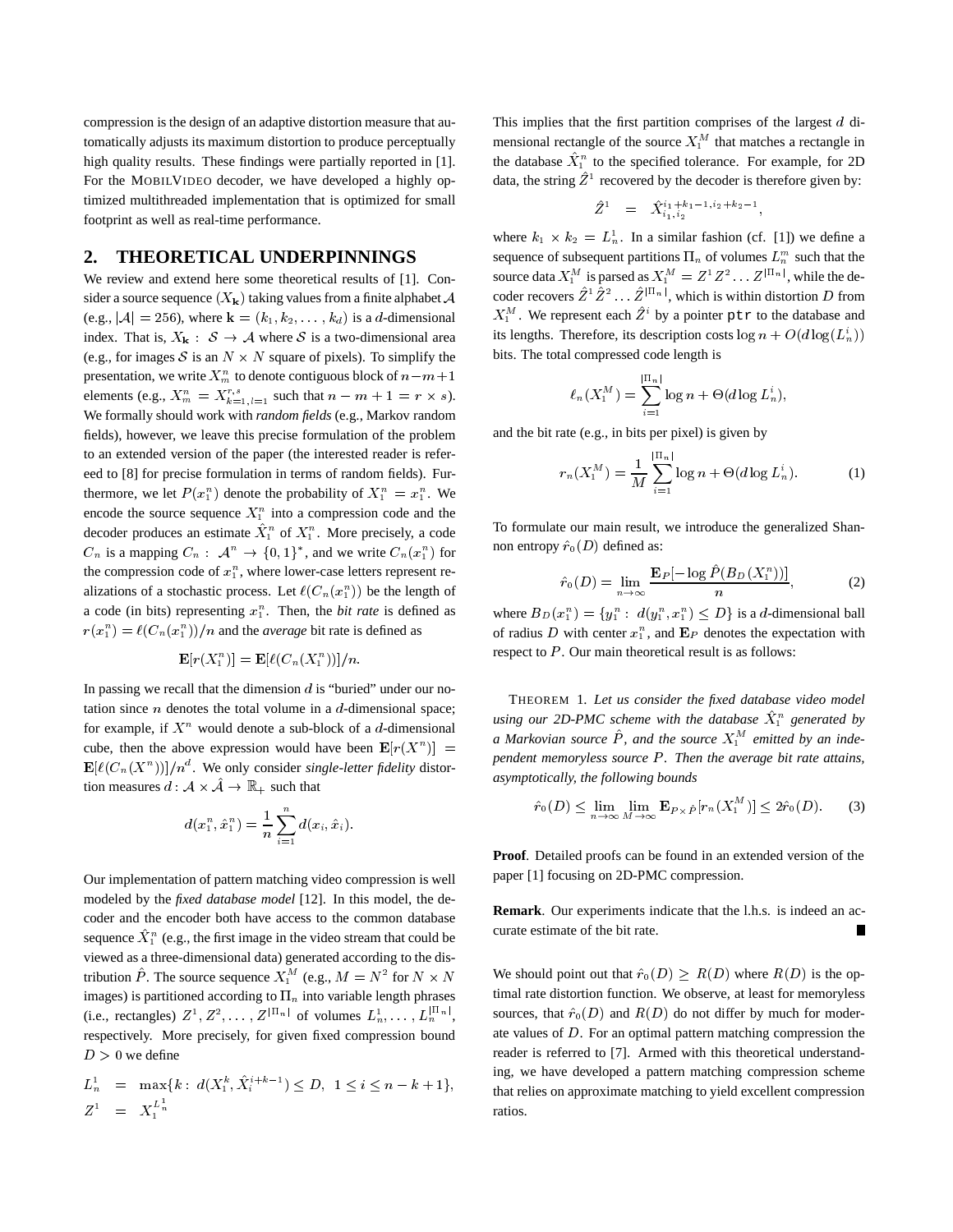#### **3. REVIEW OF PMC VIDEO SCHEME**

In this section we review algorithmic and implementation issues of the 2D-PMC video compression scheme. 2D-PMC video compression relies on a range of techniques centered around 2-D pattern matching used in conjunction with variable adaptive distortion and enhanced run-length encoding.

Two dimensional pattern matching is the most efficient and computationally expensive way of compressing images (frames) among the methods used in 2D-PMC. The basic idea is to find a twodimensional region (rectangle) in the uncompressed part of the image (e.g., the first frame in a group of pictures) that occurs approximately in the compressed part (i.e., database), and to store a pointer to it along with the width and the length of the repeated rectangle. Since the objective is to search for the *largest* such area, a brute force search algorithm is too time consuming. Consequently, we use <sup>k</sup>-d trees for accelerating search.

Run-length encoding (RLE) of images identifies regions of the image with constant pixel values. We enhance RLE by giving it the capability of coding regions in which pixel values can be (approximately) modeled by a planar function. We call this technique *enhanced run-length encoding* (ERLE). ERLE approximates in the least-squared error sense a given grid  $m \times n$  of pixels by a planar surface. The coefficients of the planar surface are computed by solving a system of normal equations associated with the leastsquared error procedure. Once the planar surface is determined, a sub-segment of the  $m \times n$  grid that is within the distortion distance is identified and coded using ERLE. We observe that this is particularly useful for synthetic images typically found on the Web.

For lossless encoding we use a custom-designed arithmetic encoder. However, to simplify and speed up the decompressor, the arithmetic coder is disabled in the MOBILVIDEO decoder. It is our expectation that as decoders' computational capabilities improve, we can enable arithmetic coding in MOBILVIDEO without losing real-time performance.

These three coding techniques in 2D-PMC (pattern matching, enhanced RLE, and lossless coding) are applied to progressively code images. Assuming that a part of an image (frame) has been previously encoded, the key task is to encode the pixels located to the right of and below a point we call the *anchor point*. The selection of the next anchor point is based on a *growing heuristic* (cf. [3]). The growing heuristic we adopt is the "wave–front" scheme. This scheme sweeps the image from top to bottom and left to right. Other heuristics grow regions in a circular manner from a center of the image or expand from the main diagonal. These heuristics have been observed to yield similar results [3]. Once the anchor point has been identified, the partial image is coded using either 2-D pattern matching, ERLE, or lossless coding. We observe that for all our growing heuristics individually coded subimages do not overlap more than twice.

Our video compression scheme uses a (decompressed) representation of the previous frame that has been compressed in our framework as the database to compress current frame. We refer to this decompressed representation as a lossy image. The reason for using the lossy image as a database is that we want the decompressed image at the client side to be within a constant distortion bound from the original image. Since the decompressor only knows the compressed frame (in its compressed and uncompressed form), this must be used as the database for pattern matching compression. In contrast, if the original previous frame was used as the database, this database is not available at the decompressor. Consequently, errors propagate quickly through subsequent frames during decompression. Since the previous compressed frame (in its uncompressed form) forms a static database, the compression process is modeled well by our analytical framework of Section 2.

# **4. REAL-TIME DECOMPRESSION USING MOBILE CODE - MOBILVIDEO**

A key advantage of 2D-PMC is its highly asymmetric nature. While the computational cost associated with compression is higher due to exhaustive search, the associated decompression cost is much lower since there are no floating point operations. In typical video samples, we observe that compression time is an order of magnitude higher and decompression time is an order of magnitude lower. This low decompression time enables implementation of the decoder in mobile code while achieving real-time performance. This is in contrast to conventional schemes like MPEG that rely on frequency domain transforms defined over fixed size blocks. The associated decompression schemes tend to be expensive and their implementation on conventional java virtual machines (JVMs) renders real-time performance difficult for meaningful frame sizes.

A 2D-PMC compressed file is stored as a script. The three instructions corresponding to pattern matching, enhanced run-length encoding, and lossless coding are stored as two bit instructions followed by their arguments. These are eventually coded using arithmetic coding. The *entire* decompressor method is shown in the listing below. It is evident that the method is extremely lean. In addition to the decompressPMC method, the only other significant methods are readHeader and readBuffer, which read the header of the stream and stream segments in chunks of programmable size (we typically use 2KB segments). A detailed demonstration of the mobile decompressor is available at http://www. cs.purdue.edu/homes/ayg/Video/Videos and the decompressor code itself is available at http://www.cs.purdue.edu/homes/ayg/Video/Videos/Player-0.99/.

public void decompressPMC() { Date dStart = new Date();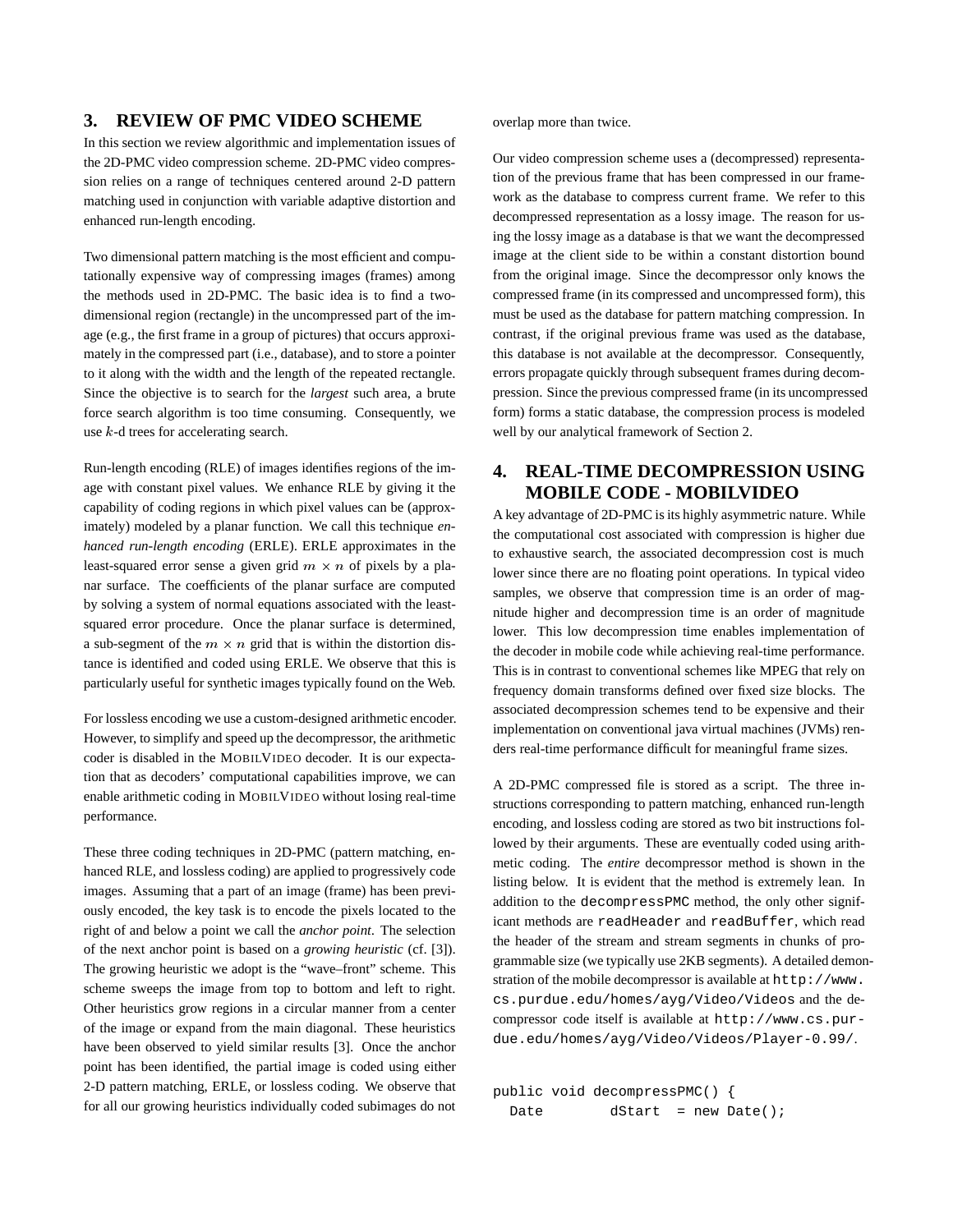```
Date dEnd;
int iMin, iSec;
int loop;
while (numOps != 0) {
  dStart = new Date();
  if (readIn == 0 &&
      byteOffset >= LEFT_BUFFER) {
    readBuffer(0, LEFT_BUFFER);
    readIn = 1;
  }
  switch (getByteSeg(SIZE_OF_OP)) {
    case 0 :
       writePixel_BW(getByteSeg(SIZE_OF_LX));
      break;
    case 1 :
       writeRLE_BW(getByteSeg(SIZE_OF_LX),
               getByteSeg(SIZE_OF_LY),
               getByteSeg(SIZE_OF_C0)-256,
               getByteSeg(SIZE_OF_CX)-256,
               getByteSeg(SIZE_OF_CY)-256);
      break;
    case 2 :
       writePattern_BW(getByteSeg(SIZE_OF_LX),
               getByteSeg(SIZE_OF_LY),
               getByteSeg(SIZE_OF_WID)-512,
               getByteSeg(SIZE_OF_HI) -512);
       break;
  }
  numOps--;
  if (pos >= MAX_POS) {
    drawImage();
    dEnd = new Date()if ((dEnd.getTime() - dStart.getTime())
                                     < 40) {
      loop = 4000;while(loop > 0) { loop--; }
    }
  }
}
dEnd = new Date();
iMin = dEnd.getMinutes()-dStart.getMinutes();
iSec = dEnd.getSeconds()-dStart.getSeconds();
if (iMin < 0)
  iMin += 59;if (iSec < 0) {
  iMin++;
  iSec += 59;
```
}

```
graph.setColor(Color.white);
graph.drawString("mm:ss " + iMin + ":"
                     + iSec, 0, 120);
\texttt{isec} = (\texttt{int})(\texttt{dEnd.getTime}) -dStart.getTime());
graph.drawString("Milli " + iSec, 0, 140);
```
}



#### **Figure 1: Screenshot of the** MOBILVIDEO **decompressor illustrating video without plugins with excellent compression and decompressor performance.**

The MOBILVIDEO decompressor for 2D-PMC is fashioned as a Java applet that communicates the image or video segment, decompresses it, and renders it. To optimize the performance of MOBILVIDEO, its functionality is implemented in three threads reader, decompressor, and render. These threads communicate via synchronized (mutually exclusive) operations on shared buffers. The reader and decompressor threads communicate via the input (in) buffer and decompressor and render threads communicate via the display buffer. Compressed data is copied into the input buffer in (programmable) chunks of size 2KB. The size of this chunk is selected to optimize network latency, buffer management overheads, and compressed image sizes. Decompressed data is copied into the display buffer one frame at a time. A screenshot of the MOBILVIDEO decompressor is illustrated in Figure 1.

The reader thread reads a parcel of data and places it in the input buffer if space is available, otherwise it yields (condition waits). The decompressor reads in data from the input buffer as it becomes available. If there is no data in the input buffer, it yields as well. If there is data, it attempts to decompress the data and place it into the display buffer when an entire frame has been decompressed. If the display buffer is full, the decompress thread yields as well. The render thread reads in frames from the display buffer as they become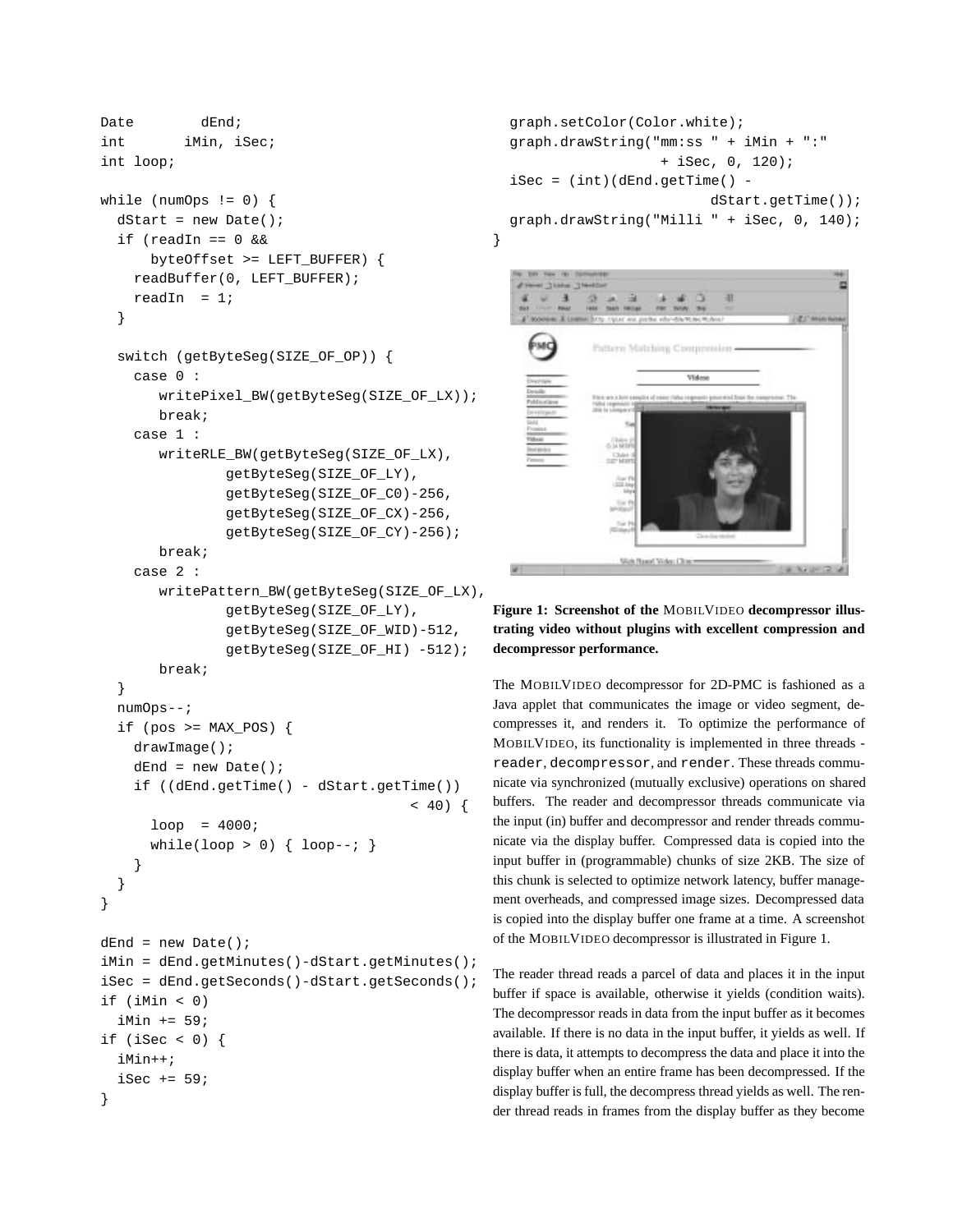available and renders them at programmed intervals. Threads are programmed to maximize concurrency and minimize synchronization overheads. Buffer sizes are selected to optimize serialization overheads as well as for latency tolerance.

#### **5. EXPERIMENTAL RESULTS**

In this section, we present detailed experimental results corresponding to compression ratios, compression time, and decompression time. The objective of this exercise is to demonstrate that 2D-PMC achieves compression rates similar to MPEG2 while supporting decompression rates roughly an order of magnitude higher. The corresponding compression rates are roughly an order of magnitude lower for 2D-PMC. We demonstrate these in the context of a variety of video segments.

Our experimental demonstrations are based on five video segments, each with distinct characteristics. Samples Claire and Missa correspond to news broadcasts. The background is static and the motion is limited. Consequently, most compression techniques yield excellent compression for these video segments. Segments Football, PomPom, and Ping-Pong (Figure 2) have significant motion in them and some scene changes. Segment Train (Figure 3) corresponds to a cartoon clip. This segment is selected to demonstrate the superior characteristics of 2D-PMC for synthetic video segments.

### **5.1 Compression Rates for MPEG2 and 2D-PMC**

Our first experiment compared the compression rates achieved from MPEG2 and 2D-PMC. We selected a group of pictures to correspond to ten frames in each case. Data rates were computed from the sizes of each group of pictures. The parameters in 2D-PMC were selected to ensure that video quality is comparable to or better than that of MPEG2. For a full demonstration, we direct the reader to http://www.cs.purdue.edu/homes/ayg/ Video/. We observe from Table 1 that the performance of MPEG2 and 2D-PMC is comparable for a wide range of segments with variation from 7.9% worse (in case of Claire) to 31.3% better (in case of synthetic video segment Train).

2D-PMC has a number of programmable parameters such as search region, number of seed points, number of templates, etc., that allow tradeoffs between compression time, video quality, and compression ratios. The results presented in Table 1 are selected as the best compromise between image quality and compression time. If a better compression ratio is desired, it is easy to change the parameters of the compression script to explore better matches at the expense of increased compression time.



**Figure 2: Sample video Ping Pong – original (left) and PMC compressed (right) for illustration.**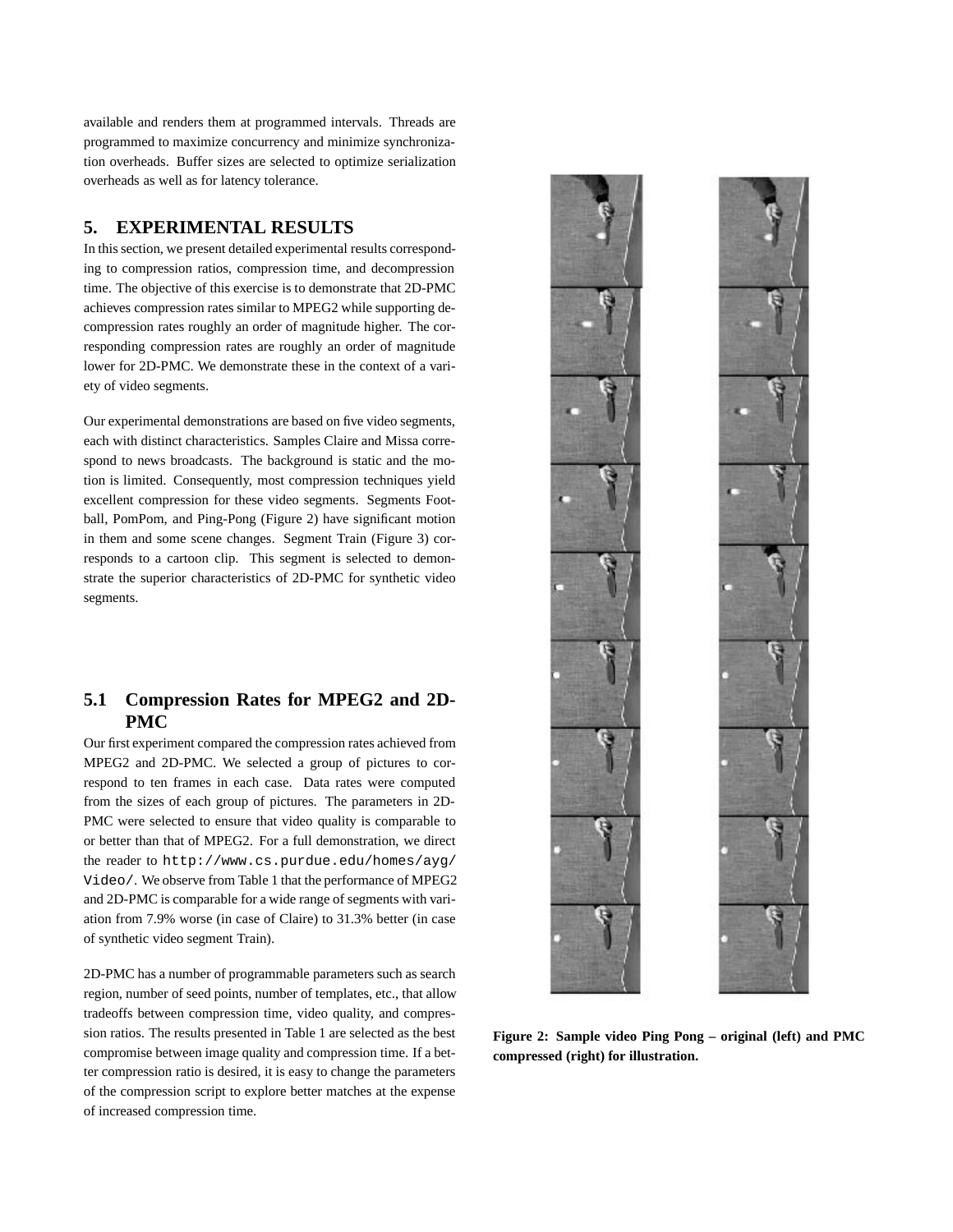

**Figure 3: Sample video Train – original (left) and PMC compressed (right) for illustration.**

| Sample   | MPG   | <b>PMC</b> | Comp. Time |            | Decomp. Time |      |
|----------|-------|------------|------------|------------|--------------|------|
|          |       |            | <b>MPG</b> | <b>PMC</b> | <b>MPG</b>   | PMC. |
| Claire   | 17.7  | 19.1       | 2          | 26         | 0.36         | 0.05 |
| Football | 111.9 | 90.9       | 3          | 29         | 0.34         | 0.09 |
| Missa    | 20.4  | 20.2       | 9          | 23         | 0.32         | 0.03 |
| PomPom   | 187.1 | 174.6      |            | 34         | 0.35         | 0.07 |
| PingPong | 113.8 | 104.9      | 8          | 39         | 0.35         | 0.03 |
| Train    | 202.8 | 139.3      | 9          | 25         | 0.35         | 0.04 |

**Table 1: Comparison of data rates (KB/s), compression, and decompresion times (in seconds on a Pentium, 350MHz, 128MB) from five different samples illustrating that 2DPMC yields performance ranging from 7.9% worse to 31.3% better than MPEG2. The sizes of samples Claire, Football, Missa, Pom-Pom, Ping Pong, and Train are**  $360 \times 288$ ,  $360 \times 243$ ,  $360 \times 288$ ,  $352 \times 288$ ,  $360 \times 256$ , and  $352 \times 288$  pixels respectively. The **platform is intentionally chosen to be a computationally weak one (the weakest we could find in our lab) to demonstrate the highly assymmetric nature of 2D-PMC.**

### **5.2 Compression Times for MPEG2 and 2D-PMC**

The compression times for MPEG2 and 2D-PMC are presented in Table 1. The compressors are implemented in native code as opposed to mobile code. This is motivated by the assumption that servers are likely to have significant computational resources. We observe that 2D-PMC is 3- to 10-times slower than MPEG2 in terms of compression time. The best performance for 2D-PMC is for synthetic segments (e.g., Train).

The significant time premium of 2D-PMC can be attributed to its more exhaustive search. This search time is a sensitive function of various parameters - the number of seed templates, search region for seed points, and number of seed points. In general, significant improvements in compression times can be achieved with minimal degradation in compression ratios.

# **5.3 Decompression Rates for MPEG2 and 2D-PMC**

Decompression times represent the most significant advantage of 2D-PMC over existing compression standards. Since decompression in 2D-PMC is simply a set of pointer lookups or increment operations in case of ERLE, it is extremely fast. In Table 1, we compare the decompression times for MPEG2 and 2D-PMC. The times correspond to total decompression time for a group of ten pictures using native (machine) code instead of mobile code. This is because a mobile decompressor for MPEG2 was unavailable for comparison, therefore, for a fair comparison, native code was used in both cases. It is evident from the table that MPEG2 decompression takes about 34ms/frame on an average whereas 2D-PMC takes